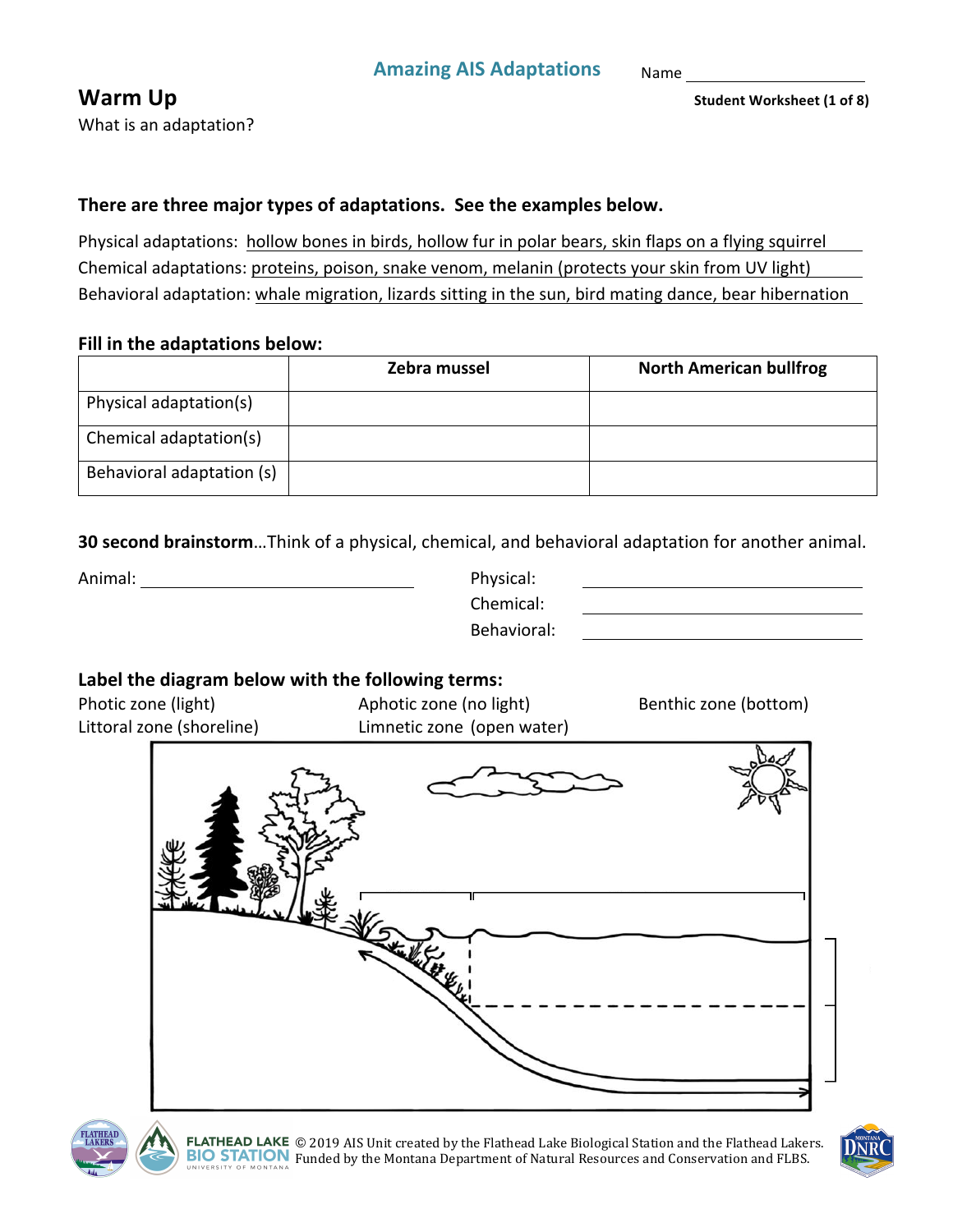#### **Project Summary Student Worksheet** (2 of 8)

All organisms have amazing adaptations that help them to survive and reproduce. Typically, only those organisms with advantageous traits will reproduce and carry their genes to the next generation. In this activity, you will be provided with specific adaptations for an aquatic invasive species (AIS). Using these traits, you will design an AIS that DOES NOT already exist, rather a creature of your imagination. Look over the two required tasks below.

**TASK 1**: Write a 1-page adventure story from the **perspective of another organism that encounters your aquatic invasive species** (ex. moose, osprey, beaver, duck, fish, human, etc.). This should include the invasive organism's name, habitat, physical traits, food/energy source and means of energy collection, reproduction strategies, dispersal mechanism(s), and any other interesting facts. *Describe how your organism's adaptations allow it to live in a wide range of conditions, grow fast, reproduce quickly, outcompete other species, and disperse easily.*

**TASK 2:** Draw an 8  $\frac{1}{2}$ " x 11" color portrait of the animal encountering your invasive organism in its habitat. Have fun, be creative, and surprise your classmates with your creation!

#### **Record the 5 traits from your adaptations card below and then pick one extra trait:**

| Habitat:        | Physical feature(s):              |
|-----------------|-----------------------------------|
| Energy/feeding: | Reproduction:                     |
| Dispersal:      | Pick one extra trait or behavior: |

## **Project Rubric**

|                 | <b>Exceeds</b>                           | <b>Meets</b>                             | Does not meet              |
|-----------------|------------------------------------------|------------------------------------------|----------------------------|
| <b>Story</b>    | Explains in detail how the<br>$\Box$     | Describes briefly how the<br>ப           | $\Box$ Does not clearly    |
| content         | adaptations allow it to live in a        | adaptations allow it to tolerate         | describe how the           |
|                 | wide range of conditions, grow           | a wide range of conditions,              | organism's                 |
|                 | fast, reproduce quickly,                 | grow fast, reproduce quickly,            | adaptations make           |
|                 | outcompete other species, and            | outcompete other species, and            | it invasive.               |
|                 | disperse easily.                         | disperse easily.                         |                            |
| <b>Story</b>    | $\Box$ Entertaining adventure story      | $\Box$ Adventure story                   | $\Box$ Adventure story     |
| format          | $\Box$ Perspective of the animal         | $\Box$ Perspective of the animal         | $\Box$ Title not included  |
|                 | encountering the AIS.                    | encountering the AIS                     | $\Box$ Story confusing     |
|                 | $\Box$ Creative, descriptive title       | Title included<br>П                      | $\Box$ < 1 page in length  |
|                 | $\Box$ Clear beginning, middle, & end    | Basic beginning, middle, & end<br>ш      | $\Box$ Illegible or poorly |
|                 | $\Box$ > 1 page in length                | 1 page in length<br>$\Box$               | handwritten                |
|                 | $\Box$ Neatly typed (1.5 spaced)         | $\Box$ Neatly handwritten                |                            |
|                 | <b>Exceeds</b>                           | <b>Meets</b>                             | Does not meet              |
| <b>Portrait</b> | $\Box$ Creative colorful design showing  | Simple colorful design showing<br>$\Box$ | $\Box$ Black & white       |
| design          | the animal and AIS in its habitat        | the animal and AIS in its habitat        | design                     |
|                 | $\Box$ All adaptations depicted; labeled | $\Box$ All adaptations depicted          | $\Box$ <6 adaptations      |
|                 | $\Box$ Organism name included            | $\Box$ Organism name included            | $\Box$ Name missing        |

#### **COMMENTS:**



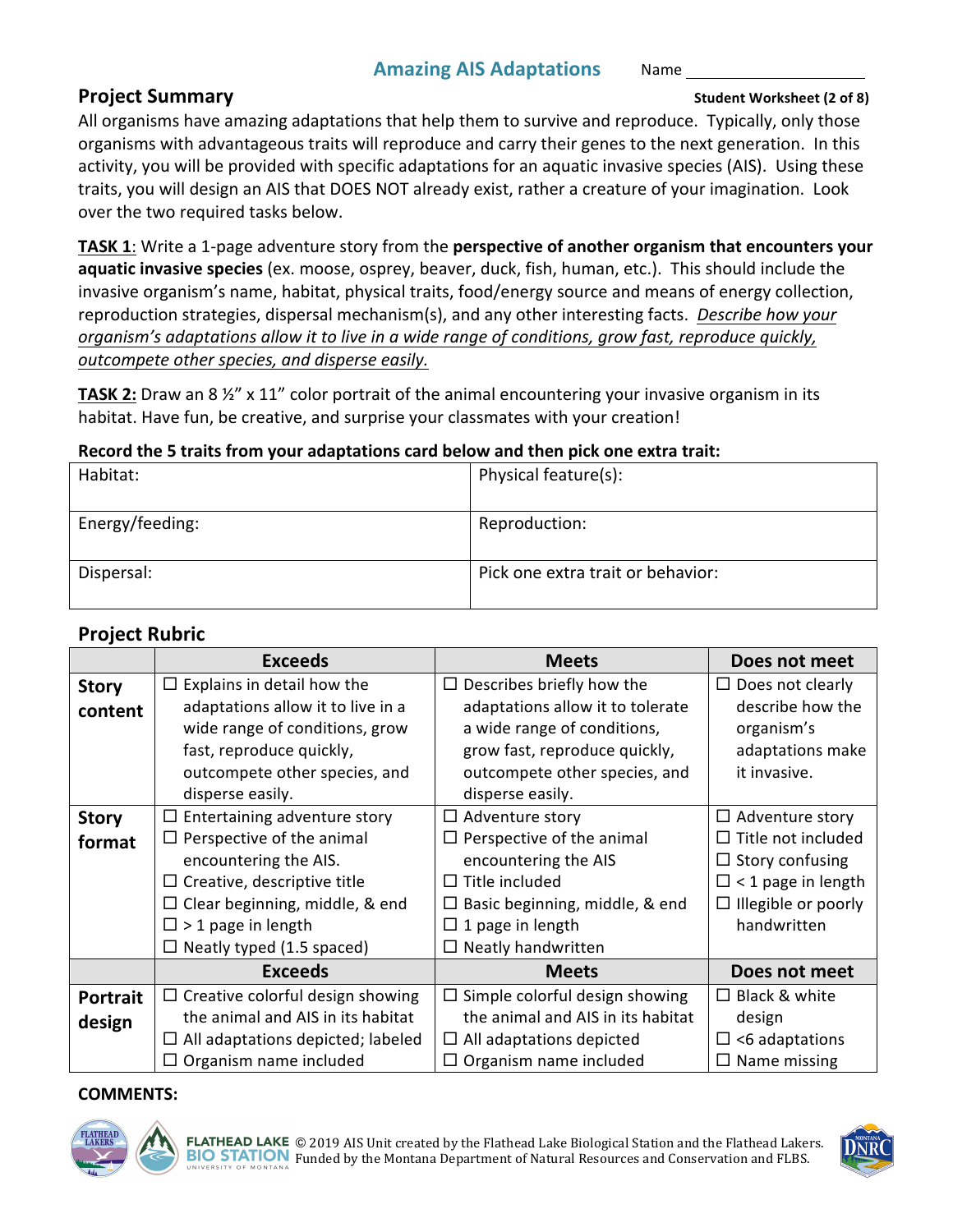## **Amazing AIS Adaptations** Name

| <b>Student Worksheet (3 of 8)</b> |
|-----------------------------------|
|                                   |
|                                   |
|                                   |
|                                   |
|                                   |
|                                   |
|                                   |
|                                   |

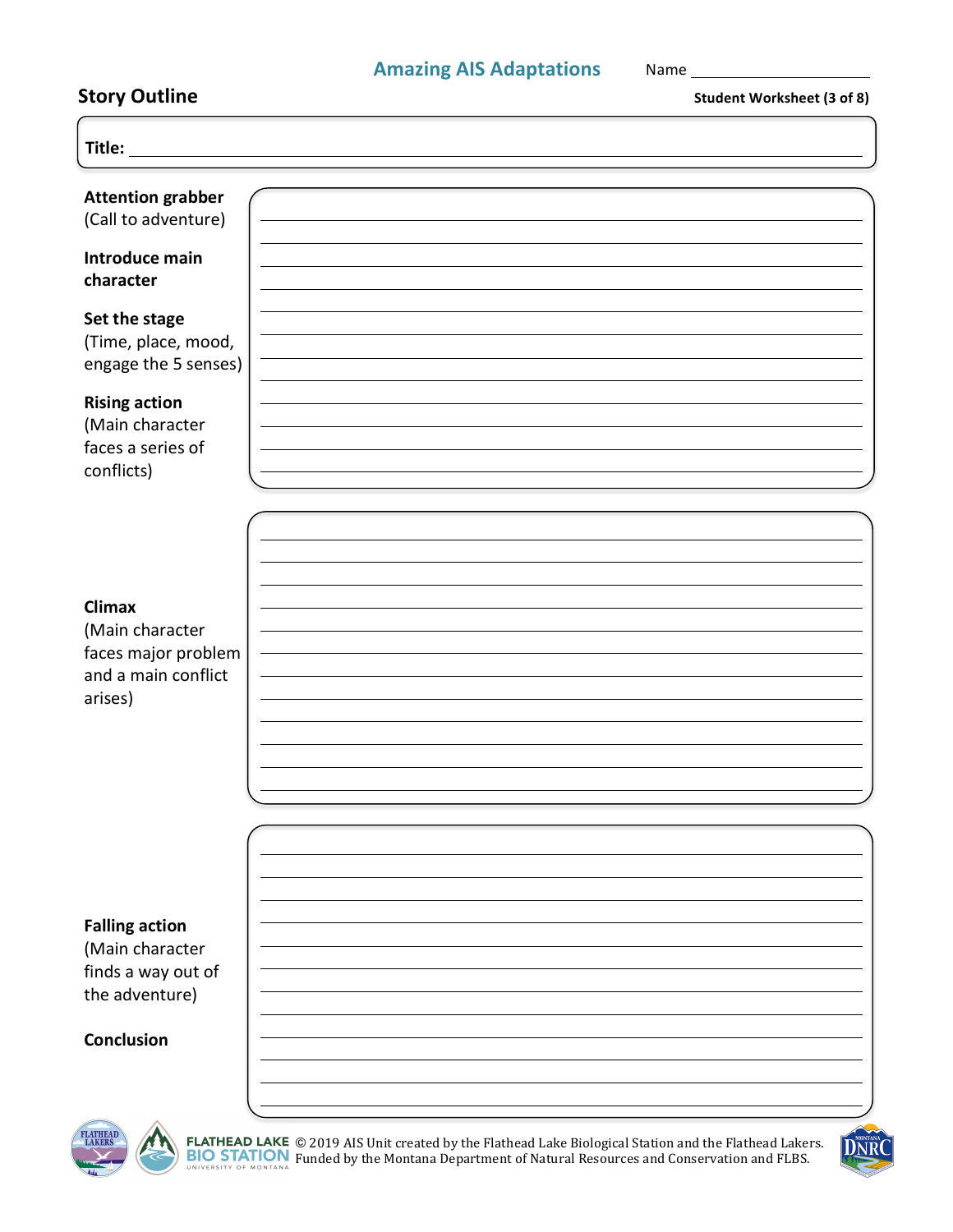## **Amazing AIS Adaptations** Created by:



© 2019 AIS Unit created by the Flathead Lake Biological Station and the Flathead Lakers. Funded by the Montana Department of Natural Resources and Conservation and FLBS.

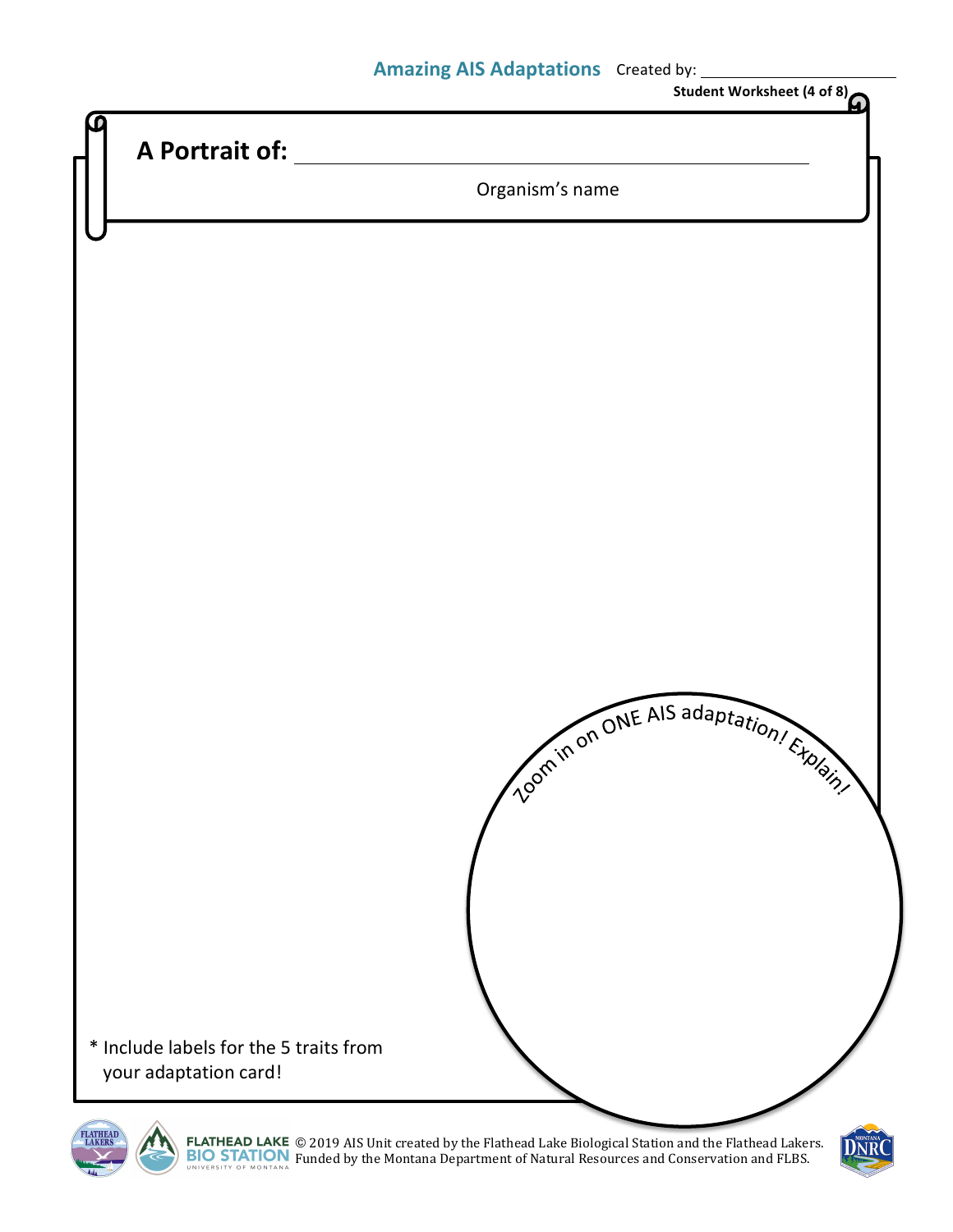Name 

#### **Story Planning Sheet – Animal Story Planning Sheet** – **Animal Student Worksheet** (5 of 8)

Your task is simple: design your own aquatic invasive species. Describe your organism's traits and how your organism lives in its environment. Be thorough because you will use this outline to complete your one-page story! *Be sure to explain how your aquatic invasive species:* 

Ø *Grows fast and reproduces quickly*

Ø *Outcompetes other organisms*

Ø *Spreads easily*

Ø *Lives in a wide range of conditions*

#### A. TYPE OF ORGANISM

What type of animal (ex. snail, mussel, crustacean (crayfish, zooplankton), fish, parasitic worm, amphibian, aquatic insect, etc.) is your aquatic invasive species?

#### B. HABITAT

Describe, in detail, your animal's habitat. Where specifically in the habitat does it live (shallow water along the shoreline, under rocks, along the bottom of a stream, attached to surfaces, within the photic zone, drifting with the currents, in the sediment, etc.)? Which abiotic or physical/non-living conditions (temperature, currents, light, wave action, etc.) impact where it lives? What does it do to **increase its ability to live in those conditions?** 

#### C. PHYSICAL FEATURES

What does it look like? **How quickly does it grow and how big does it get?** How does it sense its environment (eyes, chemoreceptors to sense chemicals in the water, electromagnetic waves, etc.)? How does it blend into its environment (shell pattern, camouflage, warning coloration, etc.)? How does your animal move about? Appendages (limbs/legs), in groups, alone? When does it need to move? How does it use movement to catch prey or to avoid predators? Is it more active during a certain time of the year or day? How does the animal protect itself? From what does it need to be protected?



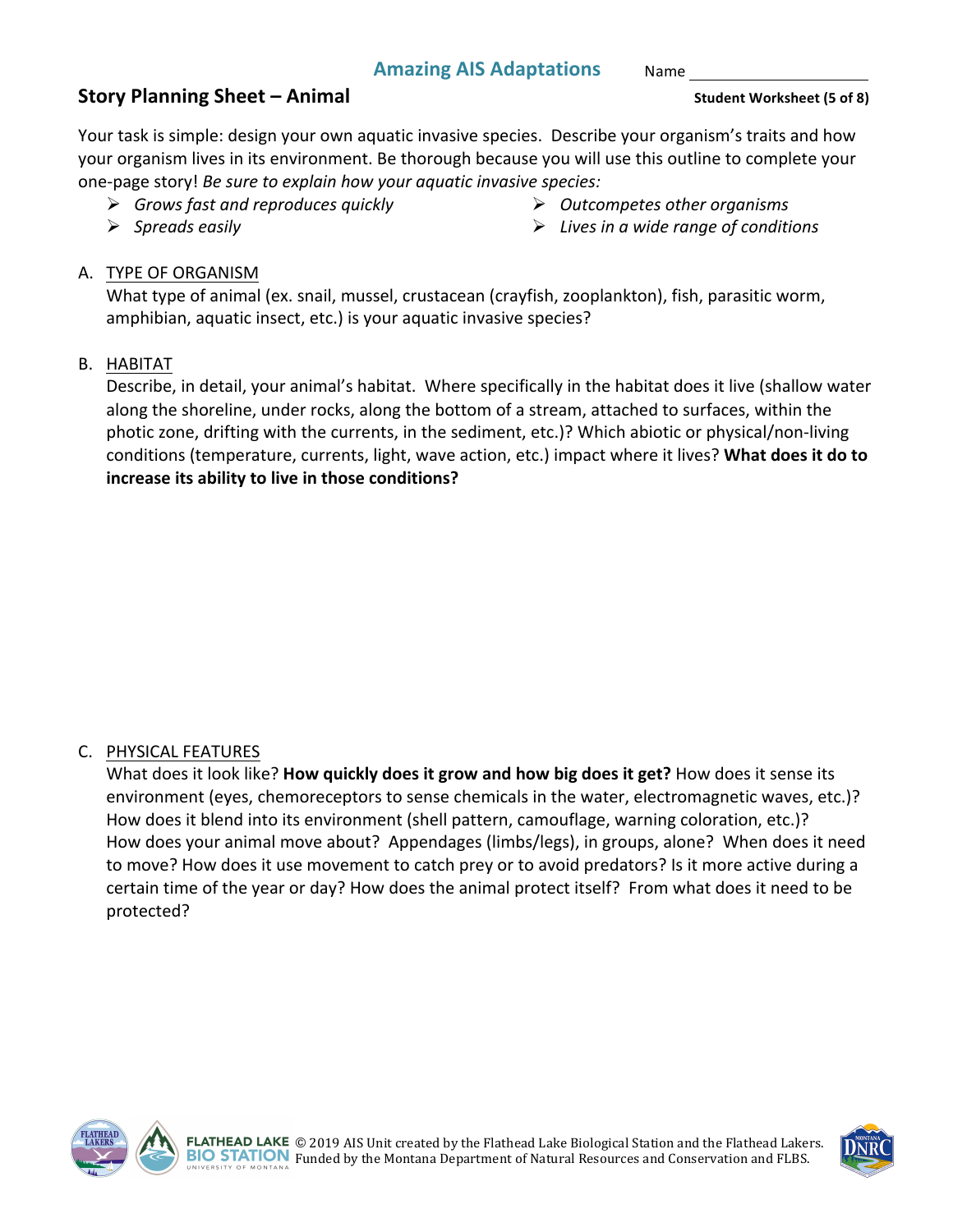## **Story Planning Sheet – Animal (cont.)** Story Planning Sheet – Animal (cont.)

#### D. ENERGY/FEEDING

How does your animal get energy? What does it eat? How does it get food? How does it feed its offspring? When does it eat? How often? Are there any special or unusual feeding behaviors? How **does it compete with other organism in the environment for limited food resources?** 

#### E. REPRODUCTION

Does your animal reproduce sexually, asexually, or both? Does it have mating seasons or behaviors it uses to attract a mate? Does it use internal or external fertilization? Does it produce eggs or have live birth? If so, how many? **How often or fast does it reproduce?** Does it have spawning grounds? Is there any parental care of young? If so, how long does it occur and by whom?

#### F. DISPERSAL

**How does your animal spread throughout the environment?** Can it travel long distances? If so, how? Can it survive out of water for a period of time? If so, how long?

#### G. OTHER

Please describe all other important adaptations (traits and/or behaviors) the animal uses for survival. For example, does it migrate, hibernate, or change its coloration during the year? Be creative and **enhance its invasive characteristics!** 



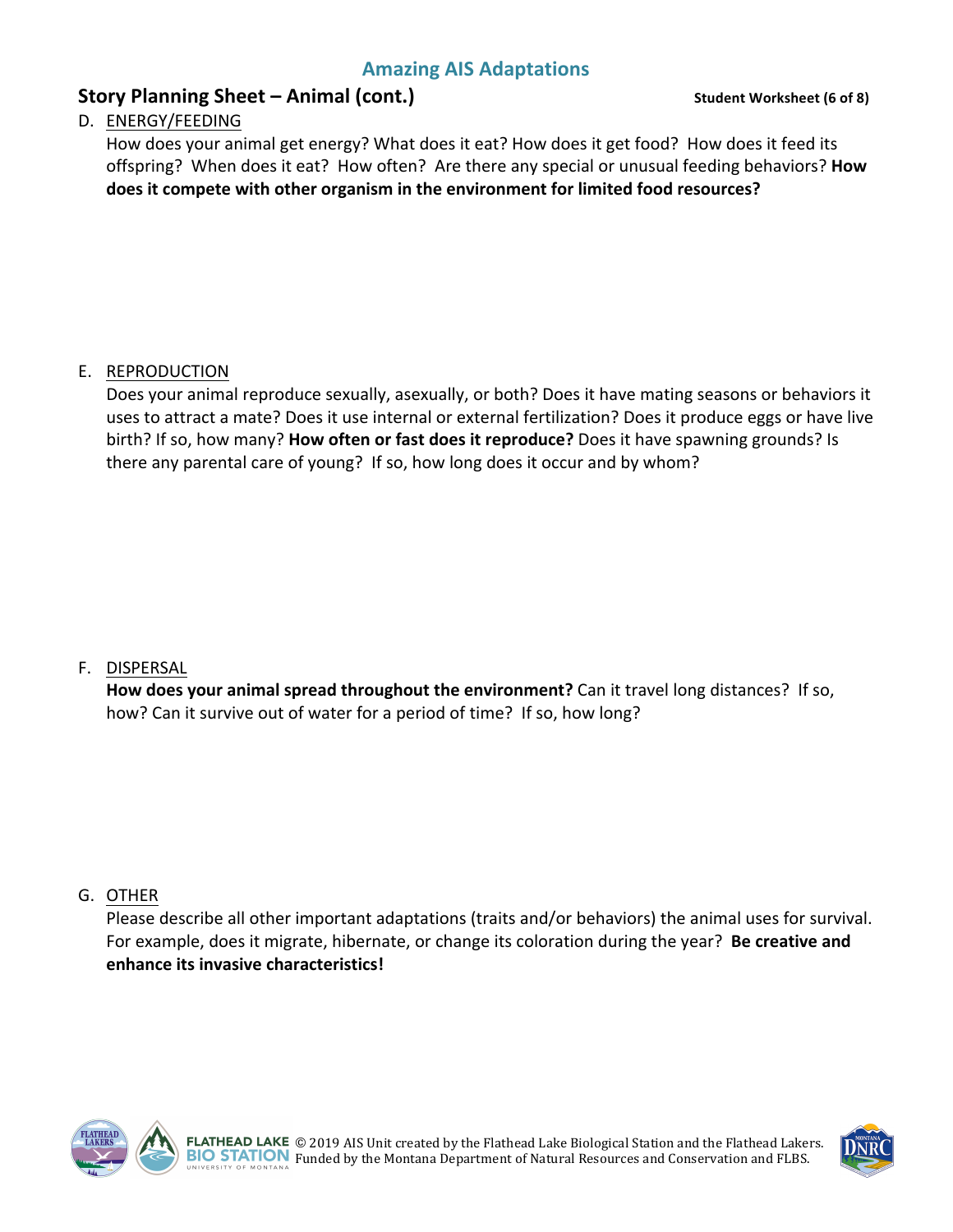Name 

## **Story Planning Sheet – Plant / Algae Story Planning Sheet** – **Plant / Algae Student Worksheet** (7 of 8)

Your task is simple: design your own aquatic invasive species. Describe your organism's traits and how your organism lives in its environment. Be thorough because you will use this outline to complete your one-page story! *Be sure to explain how your aquatic invasive species:* 

- Ø *Grows fast and reproduces quickly*
- Ø *Spreads easily*
- Ø *Outcompetes other organisms*
- Ø *Lives in a wide range of conditions*

## A. TYPE OF ORGANISM

What type of plant, algae, or phytoplankton is your aquatic invasive species?

#### B. HABITAT

Describe, in detail, your organism's habitat. Where specifically in the habitat does it live (shallow water along the shoreline, along the bottom of a stream, attached to surfaces, within the photic zone, drifting with the currents, etc.)? Which abiotic or physical/non-living conditions (temperature, currents, light, wave action, etc.) impact where it lives? What does it do to increase its ability to live **in those conditions?** 

#### C. PHYSICAL FEATURES

General: What does it look like? How quickly does it grow and how big does it get? Does anything eat it? Does it produce defensive spines, chemicals, or toxins?

**Plant:** Does it grow close together or spread out? Does it have roots that anchor it to the bottom or does it float on the surface? Is it a fully submerged plant or does it partially emerge from the surface? What do its leaves look like?

Algae: Does it grow on the bottom, in floating mats, or is it plankton that drifts with the currents?